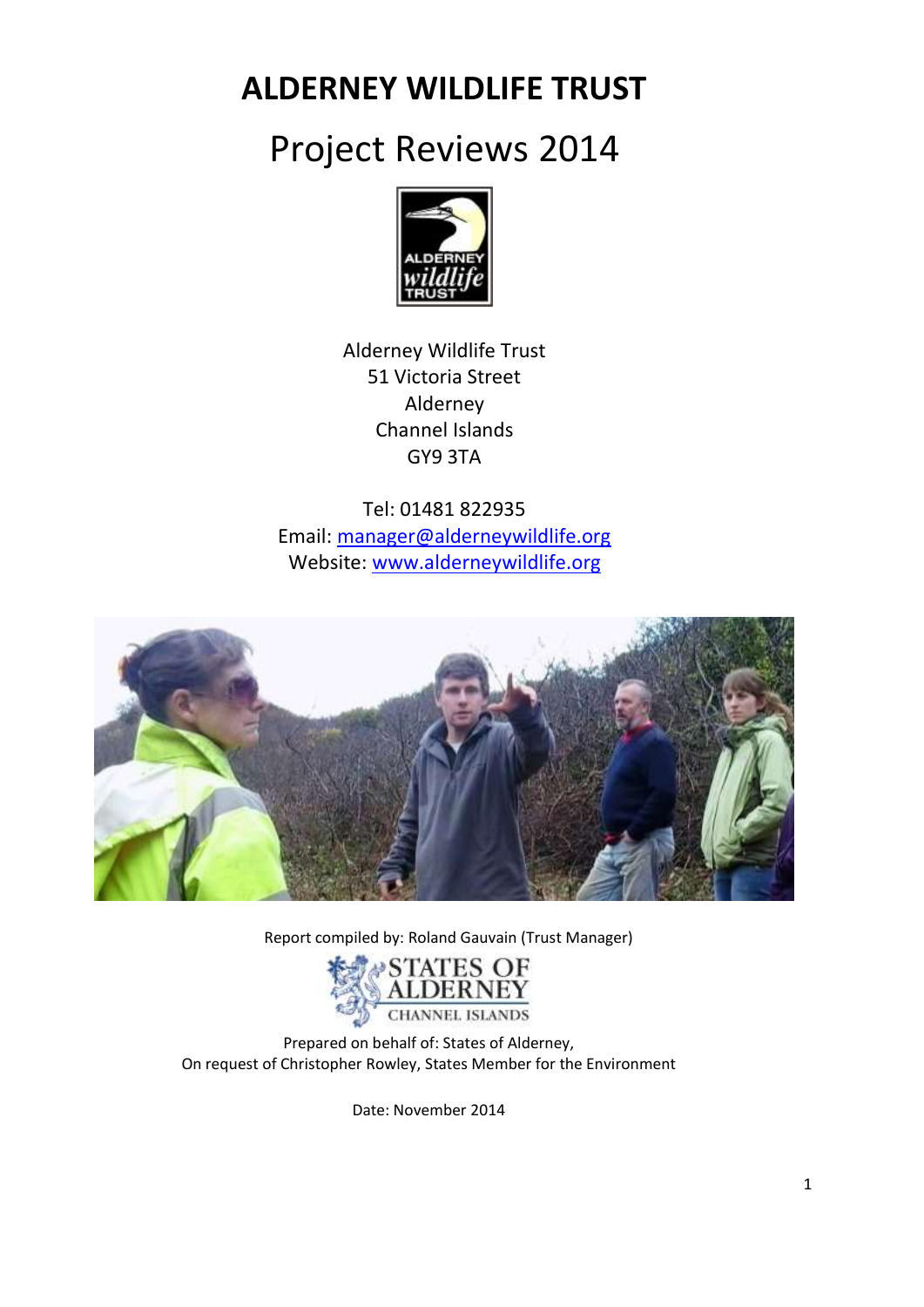#### **Introduction**

At the time of its founding the Alderney Wildlife Trust (AWT), which received its core startup funding from the States of Alderney (SoA), found itself presented with a number of areas of SoA operations which would otherwise either no longer fall within the SoA remit or were newly described (RAMSAR). Given the SoA's resources, and lack of an environmental officer within the civil service, the work proposed by the SoA, was no longer considered as part of the SoA's remit and therefore could not be handled internally. In addition departments within the SoA such as Marketing (supporting journalist's visits and preparing copy) and the Treasury (managing the Dairy Farm Subsidy Contracts) saw an opportunity to use the AWT as a contractor to provide services at a competitive rate. .

This short report has been compiled to highlight the elements of the AWT work which have either been commissioned directly by the SoA, are carried out in collaboration with the SoA, or have a direct impact on areas of operation of the SoA. Despite its origins the AWT has **no mandate from the SoA** for its areas of joint operation and this is something which has been **strongly sought** for many years. Under the provisions of the Living Islands project the SoA and AWT have entered into negotiations concerning the creation of a Service Level Agreement (SLA) in order that both organisations can better understand and justify their relationship. Though there have been some significant delays in developing this SLA, it is hoped that this will be in place early in 2015 and that a full reporting process will be agreed as part of it.

Although the current report has a limited scope it is hoped that it will inform the SoA's Annual Review 2014. The information contained within this document has not been received by any external consultant; however, the report has been compiled to the best of this author's abilities and it is believed that it fairly represents the work undertaken during 2014.

Work has been compiled into the following key headings and will contain a short description of the origin of the work, the objectives, the work undertaken in 2014 and the successes and failures of this year's work programme:

- 1. Land Management
	- a. Reserves
	- b. Community Woodland
	- c. Footpaths
	- d. Invasive species and weed control
- 2. Ramsar (Convention for the Protection of Internationally Important Wetlands)
- 3. Tourism and publicity
- 4. Living Islands
- 5. LIVE teaching through nature
- 6. Alderney Records Centre
- 7. Volunteer engagement
- 8. Conclusion

## **1. Land Management**

A key reason for the founding of the AWT in 2002 was the rapid increase in land which had fallen out of traditional management. This included large areas of farm land which have subsequently been incorporated within the Alderney Dairy Farm Management Contract with Kiln Farm. Further, a number of areas once traditionally managed by the SoA's Public Works department (PWD) were also causing concern to local residents and a decision was made to use the founding of the AWT as a way of bringing work such as the management of coastal footpaths back into regular management.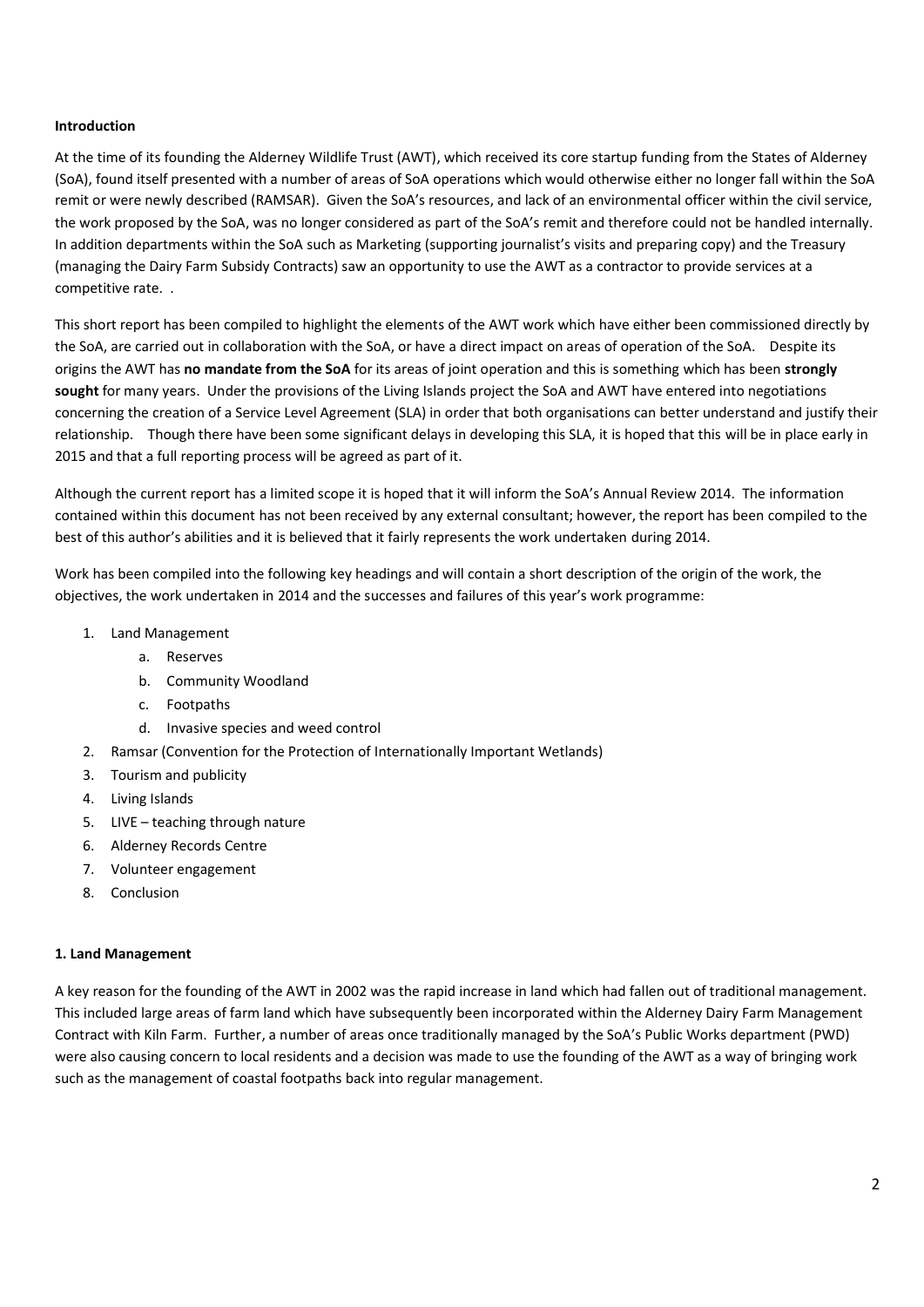*Table 1. Is extracted from the AWT's Annual Report 2002/3 – presented to the SoA in 2003. It breaks down the AWT's land management commitment in its inaugural year on the basis if management areas inherited from the PWD:*

|                                                                                                                                                                                                   | Total Man Hours allocated for project by Trust |  |
|---------------------------------------------------------------------------------------------------------------------------------------------------------------------------------------------------|------------------------------------------------|--|
| Project                                                                                                                                                                                           |                                                |  |
| Wildlife Trust Bunker (estimated visitor numbers exceed 900<br>since August 2002, 60% local, 40% visitor)                                                                                         | 450                                            |  |
| ACV Longis Pond bird hide (estimated visitor numbers 3300<br>since October 2001, 65% local, 35% Visitor)                                                                                          | 230                                            |  |
| <b>ACV Footpath Marker Stones</b>                                                                                                                                                                 | 15                                             |  |
| ACV Clearance of States Abreuvoir Public                                                                                                                                                          | 30                                             |  |
| ACV Footpath Clearance Trois Vaux                                                                                                                                                                 | 30                                             |  |
| ACV Footpath Clearance Bonne Terre                                                                                                                                                                | 25                                             |  |
| ACV Brown-tailed mouth clearance Longis Common                                                                                                                                                    | 24                                             |  |
| ACV Trough clearance and footpath repair Ladysmith                                                                                                                                                | 27                                             |  |
| Wildlife Trust footpath clearance (this includes several paths<br>normally managed by States of Alderney Staff, which however<br>were found needing maintenance by Trust volunteers and<br>staff) | 120                                            |  |
| Tourism Office Staffing (costs calculated against States staff<br>time required to answer queries handled by Trust staff &<br>volunteers)                                                         | 1020                                           |  |
| <b>Total</b>                                                                                                                                                                                      | 1971                                           |  |

Over the subsequent years the specific work undertaken by the AWT has varied depending on local demand, issues with land owners and specific request from the PWD. Yet this still remains one of the largest areas of operation for the AWT with a nominal 2.5 full time staff (35 hrs/pw, minimum), and around 1540 hrs/pa voluntary staff/volunteers during the course of the year.

In **2014,** because of increasing demands from projects such as Living Islands, and aging equipment which has seen the AWT's main pedestrian mower and its tractor out of operation for long periods of time, maintaining land management effort was difficult; however, thanks to the extraordinary effort of the AWT's voluntary staff and volunteers, effort on the ground increased as set against 2013.

## **1.a Reserves**

Alderney has two nature reserves maintained under memorandums of understanding with the SoA. These reserves total over 105 hectares .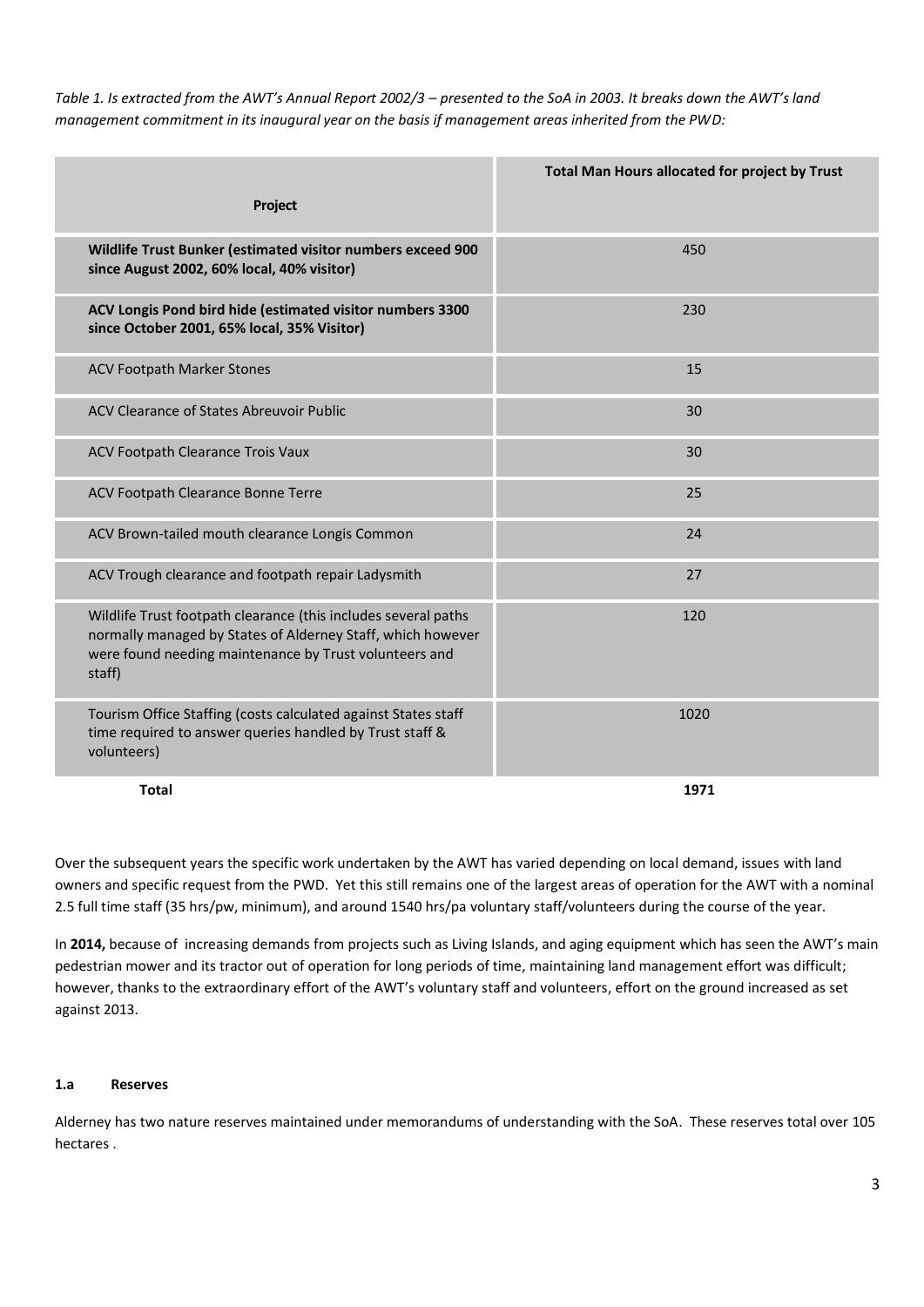The management objectives for these sites are:

- To maintain and where possible increase biodiversity
- To maintain public access
- To help educate the public about the island's outstanding wildlife.

The memorandums of understanding, which were originally established between the SoA and AWT when these reserves were established in 2003/2004, have not been updated. With this in mind the AWT is currently drafting a new 5-year reserves management plan. This will be brought to the General Services Committee (GSC) in the spring of 2015 in draft form, prior to being taken to public consultation for 4 weeks and then returning to the Committee for ratification. The development of the new management plan will depend, however, on the progress of the SLA between the AWT and SoA as this should define the joint management work undertaken by both organisations with a view to delivering the objectives of the Living Islands project.

## **Longis Nature Reserve**

An area of SoA owned land, initially designated under a memorandum of understanding in 2003. The reserve covers 13 distinctly different habitats, including marine, intertidal, coastal heathland, grassland, scrub woodland and freshwater ponds, both natural and man-made.

The coastal grassland is known for its plant species diversity, with rarities such as small hare's-ear, small restharrow, scrambled egg lichen, autumn lady's-tresses, bastard toadflax and green winged orchid all to be found within a single acre. The marine and freshwater wetlands provide an important site for migratory birds and the reserve also hosts many of the island's best mammal habitats:

- Total Area 95ha
- Area of SoA owned land within the reserve, including intertidal, 70ha
- Area of privately owned land within the reserve belonging to 5 local landlords 20ha

The reserve's amenity resources, all of which have been established by and paid for through the funding efforts of the AWT and Conservation Volunteers, include:

- Longis bird hide and wildlife information point (2000)
- Mannez Bird hide and wildlife information point (2006)
- Mannez Garenne wildlife/history information point (2003)
- Houmet Herbe wildlife/history information point (2003)
- Odeon (MP3) historical interest point (2005)

Work levels during 2014 were set to maintain the status quo whilst a new 5-year management plan is developed for both AWT nature reserves. It had originally been intended that the new management plan would be ready for submission to the GSC in mid-2014. However, due to delays in the completion of the Alderney Community Woodland Management Plan as well as in the progression of the joint planning initiative (Living Islands project) the publication, as has already been noted, has been delayed until 2015.

## **Vau du Saou Nature Reserve**

Alderney's second nature reserve was established by the agreement of States of Alderney and two private land owners in 2004. At its centre is the island's only coastal cliff top heavily wooded valley. The steep slopes of the valley, together with the availability of water all year round due to a deep fault line in the island's geology, has enabled an elm and willow woodland to establish itself.

The valley is a popular stopping-off place for migratory birds and is one of the few areas in which you may see the island's only reptile, the slow worm.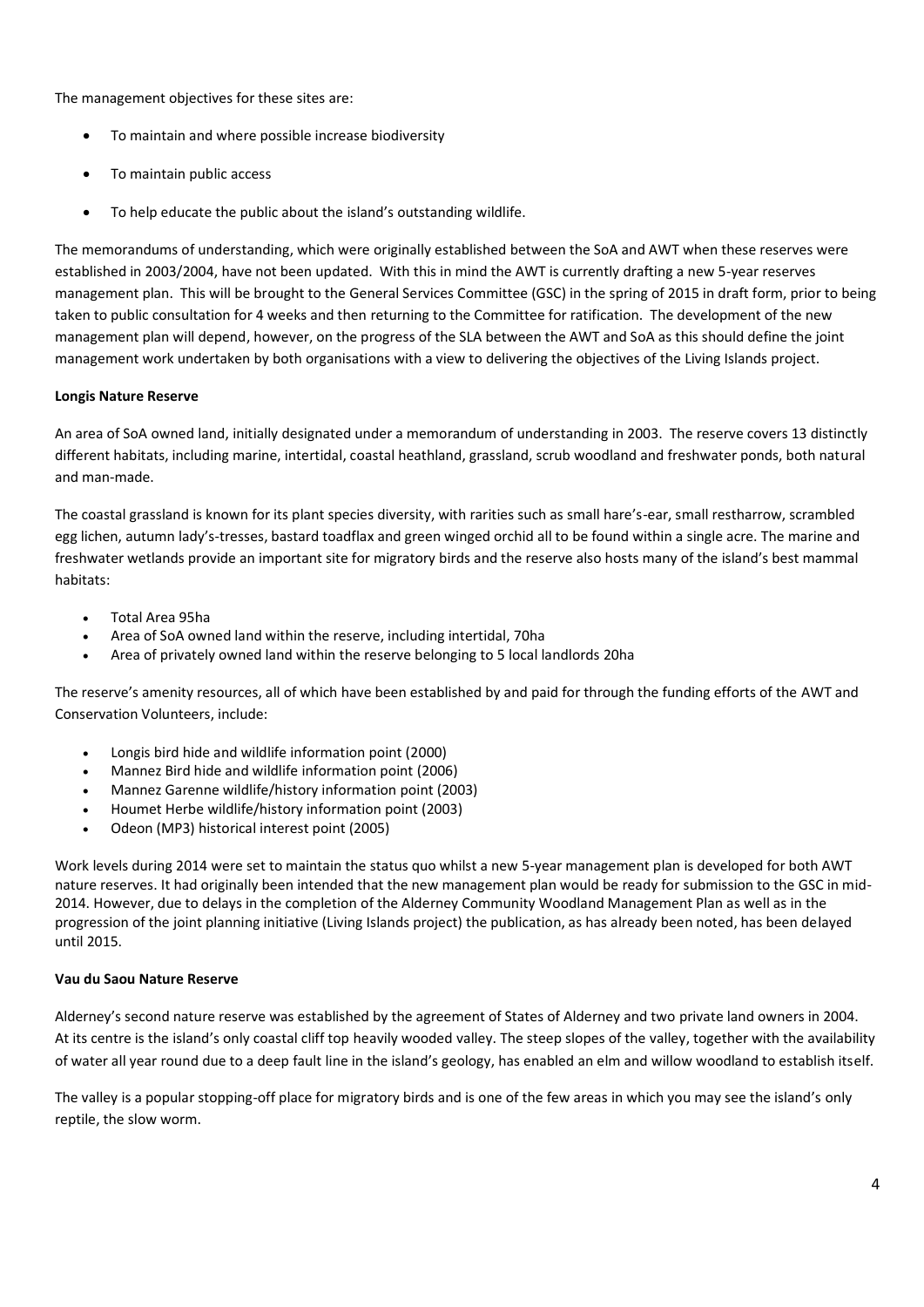Originally identified by the SoA as an area of parkland, tree planting on the site during the early 1990's included several non-native species which had rapidly begun to establish themselves in this otherwise largely native woodland.

AWT has continued to maintain this valley as an amenity site, concentrating on developing more native woodland, as well as maintaining the areas footpaths and steps. Several significant trees fell in the woodland during the winter and early spring storms. In total 3 large conifers were dropped (from a stand planted in the late 1950's early 1960s) and there were a number of small rusty sallows which had extensive branch damage. The fallen conifers led to the path needing to be re-routed and the trees have now been cut down insitu with the intention of leaving large areas of deadwood for invertebrates and slow worms and creating at least one wooden feature bench out of the largest stem.

- Total Area 10ha
- Area of SoA owned land within the reserve, including intertidal 8ha
- Area of privately owned land within the reserve belonging to 2 local landlords 2ha

The principal amenity available within the reserve is the AWT's Countryside Interpretation Centre, which is located at the eastern edge of the reserve, within the two metres thick walls of a World War Two German bunker. The 'Wildlife Bunker', owned by the SoA, has been leased by the AWT since 2002 and the AWT has invested an estimated £12,000 in material costs and well over 3,100 voluntary man hours towards its renovation and upkeep. The Wildlife Bunker:

- has been restored to close to its original state to give the only publicly available WWII experience on Alderney
- contains displays relating to history and natural history, which examine the impact of our past and present activities on the environment, updated in 2012
- has solar powered 12v lighting
- contains tourism and wildlife literature
- has seating and provides a rain shelter for walkers

Work continued as per status quo to maintain the bunker as a resource for the island and it will be included as one of the feature sites for Living Islands in 2015.

# **1.b. Alderney Community Woodland (ACW)**

The ACW is a joint community project between the AWT, the SoA, and a wide range of Alderney based interest groups (including schools, clubs and societies) and local businesses. The principal aims of the woodland are to create:

- a habitat rich in wildlife
- a community amenity site with features and facilities.
- a sustainable woodland which helps to pay for its own upkeep and increases on island interest in managing the island's landscape for a productive future.

Over 10,000 trees have been planted to date (estimated to be more trees than were planted under the SoA planting programme run during the 1980s and 90s), covering an area of 9hectares (total area of the ACW 17ha).

Over 3km of footpath has been created or improved to create new walking access within the site and this has been actively managed throughout the year, with a new 150m section of trail added early in 2014.

The woodland contains the following features:

- 12 historic buildings or sites have been partially or completely re-opened to the public, ranging from the foundations of the Battery Quarry Gantry Crane, to WWII bunkers which have been turned into information and observation points, thanks to the support of Ronez Ltd.
- A 2km historic trail with 13 information boards has been opened for public use
- An area of sycamore has been developed for green wood management. This includes draw benches and woodland lathes which are available for the public to use, after receiving instruction, or under supervision during training days.
- A children's area with seating, a willow T-Pee, bug hotels and green wood benches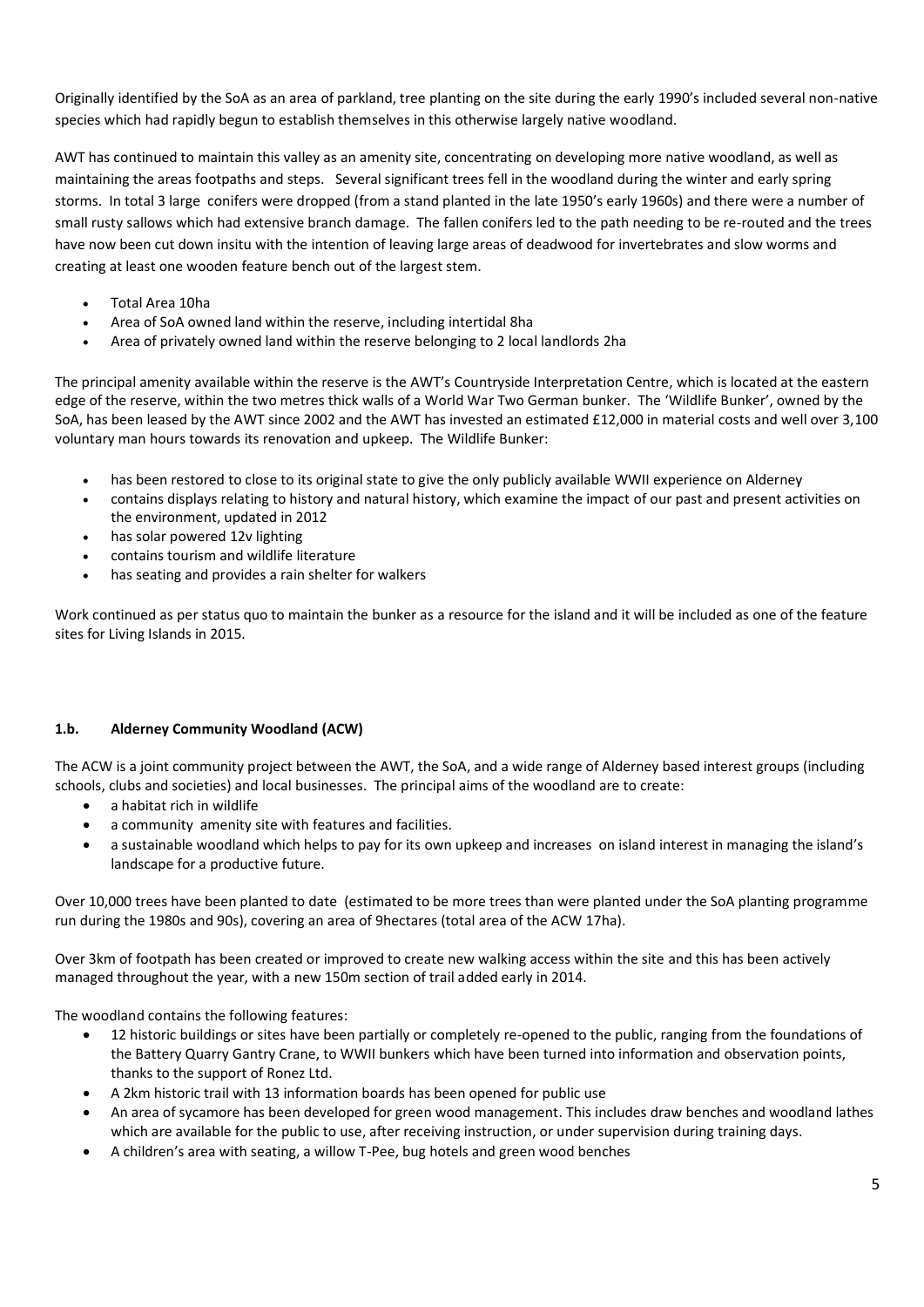- 4 greenwood benches have been sited around the woodland created from conifer cleared from the site during creation of a woodland corridor.
- A children's trail and play area has been created in a section of woodland paid for by a memorial donation from Colin Williams - 'Milly's Wood'.
- The "Woodland Bunker", a WWII ammunition store which has been turned into a workshop and educational space, complete with solar lighting and power.

During 2014 the AWT's voluntary Conservation Officer, Cristina Gonzalez, put in over 800hrs to the development of a woodland management plan. This plan was approved by the GSC in June and will inform the annual action plans which the AWT prepares for its team to work from. The 2015 plan will be brought to GSC in February 2015.

2014 has seen a significant increase in use of the site, with growing numbers of local dog walkers and pedestrians, as well as the Alderney Cubs and St. Anne's School actively using the site on a regular basis. A new Woodland Trail walking guide will be created to replace the SoA's existing Les Rochers leaflet which is produced by SoA Marketing Department.

# **1.c. Footpath management**

.

When the AWT was formed in 2002 one of the main tasks requested of it by the SoA was the re-establishment of management on areas of footpath once managed by government but that were no longer maintained (see table 1.).

In 2014approx. 20km of footpath, largely minor paths over both SoA and private land, and often within popular walking areas such as Longis and the Giffoine, was maintained by the AWT.

Maintenance varies between cutting as seldom as once every 2-3 years, to more common cutting programmes of 3-4 times a year and in a few places as often as 6-7 times a year. Currently the AWT is responsible for management of all but a two mile stretch of the round island coastal footpath and many other popular sections of path at Longis, the Giffoine and Les Rochers.

During 2014 the path management regime was maintained at a good level, though the excessive growth experienced during the early spring put some sections of path behind schedule during late March to early May when problems were experienced by both AWT and PWD teams. In the 2013 annual report the following sentence was included:

*.'However, additional effort is being directed to this programme and coupled with the increasing communication between the SoA and AWT teams, through the Living Islands Project, it is hoped that a comprehensive path management regime can be established for 2014 onwards, by February of next year.'* 

Due to the restructuring of the PWD this development of joint management planning, as already described in this report, did not take place. The AWT feels that there is an URGENT need to ensure that management plans for this area of effort are developed at the earliest possible opportunity as there are large sections of the path network where the organisation responsible has not been identified and several sections where both PWD and AWT undertake cutting wasting valuable resources.

The AWT maintains a full set of footpath management notes in its Reserves Officer's Handbook which is available upon request and a copy of which has been sent to the Acting States Engineer.

## **1.d Invasive species and weed control**

**Ragwort Control**; alongside its commitment to manage SoA and private land within the island's reserves and other sites the AWT has maintained its support for the Mauvaises Herbes law. This has meant a regular annual programme primarily targeting ragwort on AWT managed sites on the island, but also aimed at the control of European identified dangerous/invasive plants such as *Crassula helmsii* and Hottentot fig.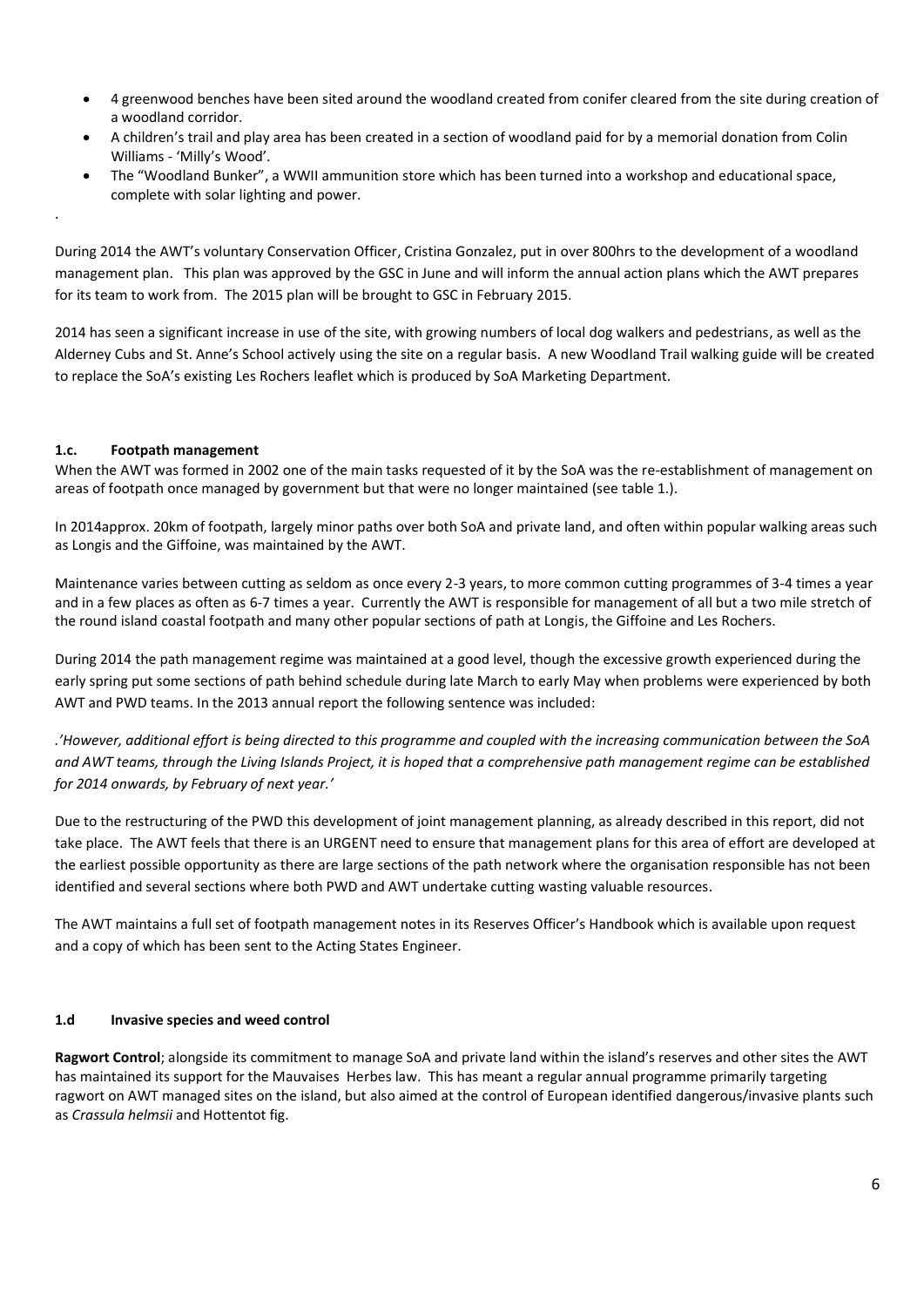Support funding for this was withdrawn in 2010 which will require a re-evaluation of this work. However, thanks to a huge volunteer effort the following management hours were undertaken.

- **Ragwort** approx. 35hrs of pulling 2013.
- **Hottentot fig** removal approx. 70hrs 2013
- **Crassula helmsii** Initial stages of planning on new methodologies to control *Crassula helmsii* has been started and full plans will be included in the Longis Reserves Management plan when it is completed in 2015. The draft control assessment is available upon request.
- **Bracken and bramble**, which threaten to impact dramatically on the diversity of species throughout Alderney and are reducing areas of amenity grassland and footpath, control = 13ha repetitively cut up to 4 times per annum
- **Brown-tail moth control**; more than 20hrs undertaken in 2013. There was a marked reduction in the quantity of moth tents present in sites managed by the AWT.

## **2. Ramsar**

Alderney's only international designation was formally announced in August 2005 after three years of negotiation and preparation. *Ramsar* is the Convention on the Protection of Internationally Important Wetlands and 'Alderney's West Coast and Burhou Islands' site was the first to be designated in the Bailiwick of Guernsey.

The site is administered on behalf of the SoA on a cost of materials basis, under the Alderney Ramsar Management Strategy 2012- 16, and the scientific research and management work now being undertaken makes the 'Alderney Ramsar Project arguably the most advanced marine conservation programme currently underway in Channel Island waters.

The winter weather of 2013/14 created what is now understood to be the worst seabird disaster ('wreck') in recorded history. Over 50,000 birds (approx. 28,000 puffins) were washed up dead, mostly along the French and southern English Atlantic coastlines. In total, during 6 weeks of dedicated daily beach survey by staff and volunteers, over 140 dead birds were found on Alderney's beaches (annual average estimated at 12 birds) whilst only 1 injured bird was rescued. Because of Alderney's work on seabirds, as well as its strong links with both French and English governmental and non-governmental groups, Alderney played a major part in tracking and helping to co-ordinate the response to this disaster. The AWT co-ordinated the Channel Island data gathering on the event and the Living Island's team helped brief and disseminate information within organisations working in France. Despite this disaster the annual breeding returns in 2014 were much better than could have been expected with only a few species below average. However, the massive additional effort required to respond to this event saw many AWT volunteers and staff putting in a lot of additional hours. AWT would like to thank all of those involved , including the Alderney Harbour Office, for everything they did.

Because of the" wreck" the usual extensive programme of practical management and research work was expanded at late notice in 2014 (GSC permission sought for Action Plan Changes and for review of the Bird Law). This level of work resulted in the expansion of research work being carried out on all Alderney's breeding seabirds and led to the production of the first comprehensive breeding seabirds review in several years..

The second -field season of a PhD research project linked with Liverpool University and the Alderney Commission for Renewable Energy was completed . Using GPS transmitters the project will study foraging behaviour of the northern gannet.

# Key results of 2013:

- The Puffin population on Burhou totalled 143 pairs, a decrease on the 168 pairs of 2013 and the second decrease in 2 years, though still significantly up on the 2005 population of 120 pairs.
- Fulmar, and Shag populations all stable in comparison to previous years with consistent breeding success for each species.
- Ringed plover breeding success was seen to increase significantly, possibly as a result of the introduction of warning signs on Platte Saline. Common Tern numbers also increased, however, warning signs will need to be produced for their breeding site in 2015.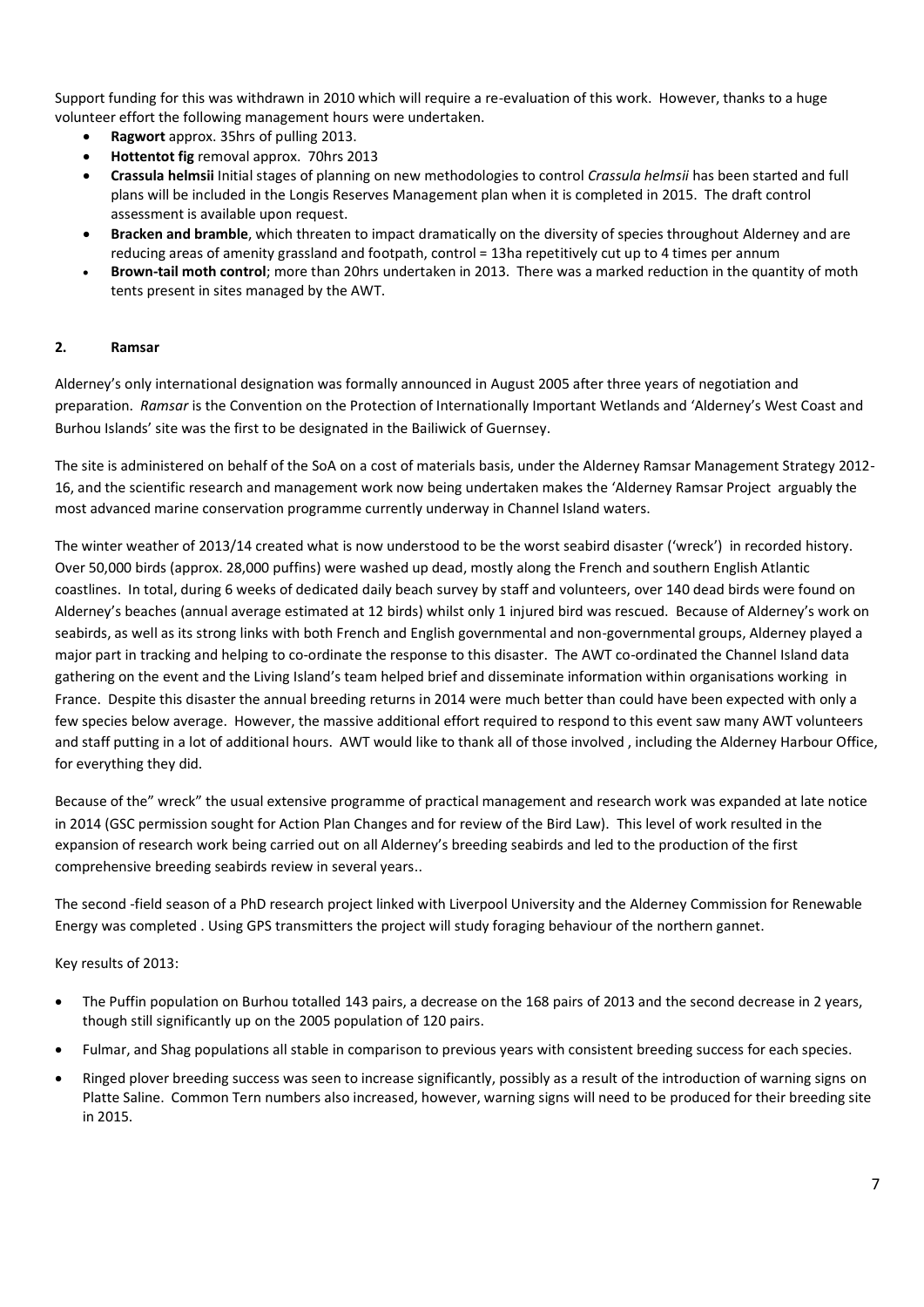- University of Liverpool PhD study on Gannets has enabled Alderney to respond to the National Planning Enquiry for the Navitus Bay wind farm site off the Isle of Wight, with Alderney's Gannets being cited in over 100 of the responses to the planning inspectorate.
- A full programme of events was successfully carried out within the Ramsar area and its associated sites. Awareness of Alderney's work was greatly increased through these events and through the vast increase in use of our social networking sites.

# **3. LIVE: teaching through nature**

In 2014 LIVE, the internet based learning project set up by the AWT, was expanded to reach up to 200 schools. LIVE offers a dedicated 12 week educational programme with over 300 teaching resources tailored to Key Stage 1 & 2 National Curriculum, including graded Learning Objectives, and linking schools with young scientists working in the field.

LIVE has a dedicated website and gives high quality video streams from two webcams showcasing Alderney and some of its amazing wildlife, specifically Puffins and, but in 2014 this was expanded to cover Choughs in Jersey, thanks to the Birds on the Edge project and Durrell Conservation Trust. It was intended to also cover Gannets on Ortac, however the system did not successfully run this year. For 12 weeks the pupils and teachers invited the natural world into their classrooms through the live video streams, daily blog posts and weekly video calls with our ecologists, dedicated Activity Days and "Travelling Puffins" (life-size toy Puffins which visited participating schools and about which the pupils wrote blog posts.

In total 73 schools signed up to the programme in 2014, 18 from the Crown Dependencies, with 69% of schools fully participating in the programme, that is logging in to use the programme twice a week or more, 64% used the site five or more times a week. It is estimated that upwards of 1,000 students within the Channel Islands and Isle of Man used the project on a weekly or daily basis, with a further 4-5,000 students involved across the UK. All those taking part were given a detailed introduction to Alderney and its wildlife which has generated very positive feedback.

Thanks to the securing of support from HSBC International, which will allow the AWT to cover website design and programme development costs, the AWT intends to extend the programme in 2015 to include elements aimed at the island's history and sections for reception students. It is hoped that this will allow the project to approach the full figure of 200 schools. The AWT is also attempting to raise funding to enable it to GPS tag some of the Gannets which will be nesting in front of the (hopefully) working GannetCam in 2015. This will enable those using the website to actually both see the birds live on their nests but also follow them as they fly thousands of miles to feed.

By running LIVE Alderney also has a well-managed and designed website which reaches around 30,000 people, with 80,000 visits. It is also generating a unique story, which in turn can be used for marketing purposes.

## **4. Tourism and publicity**

2014 saw a reorganization of the Alderney Visitor Information Centre. This meant a reduction in the AWT's responsibility for managing the volunteer effort in the Centre and a reconfiguration of the Centre itself . When the decision was reached to undertake these changes the SoA Marketing Department indicated its intent to hire an additional part time member of staff. Unfortunately this did not happen until mid-summer which meant a period when there was no clear management for the Centre, and the AWT ended up manning the public desk, much of the time using its own staff.

Following the appointment of the new marketing assistant the situation has improved dramatically, During Autumn and Winter, however, the AWT is still required to staff the desk for much of the time, though it is not responsible for managing the volunteer effort.

During 2014 the AWT supported SoA Marketing by:

- Commitment of over 25hrs assistance from the Trust Manager to assist Be a Tiger and SoA Tourism and Marketing in the production of literature, provision of information for journalists and supplying of type.
- The use of the AWT's boat at cost for filming and journalistic trips
- Approximately 600hrs of staff cover for the front public desk.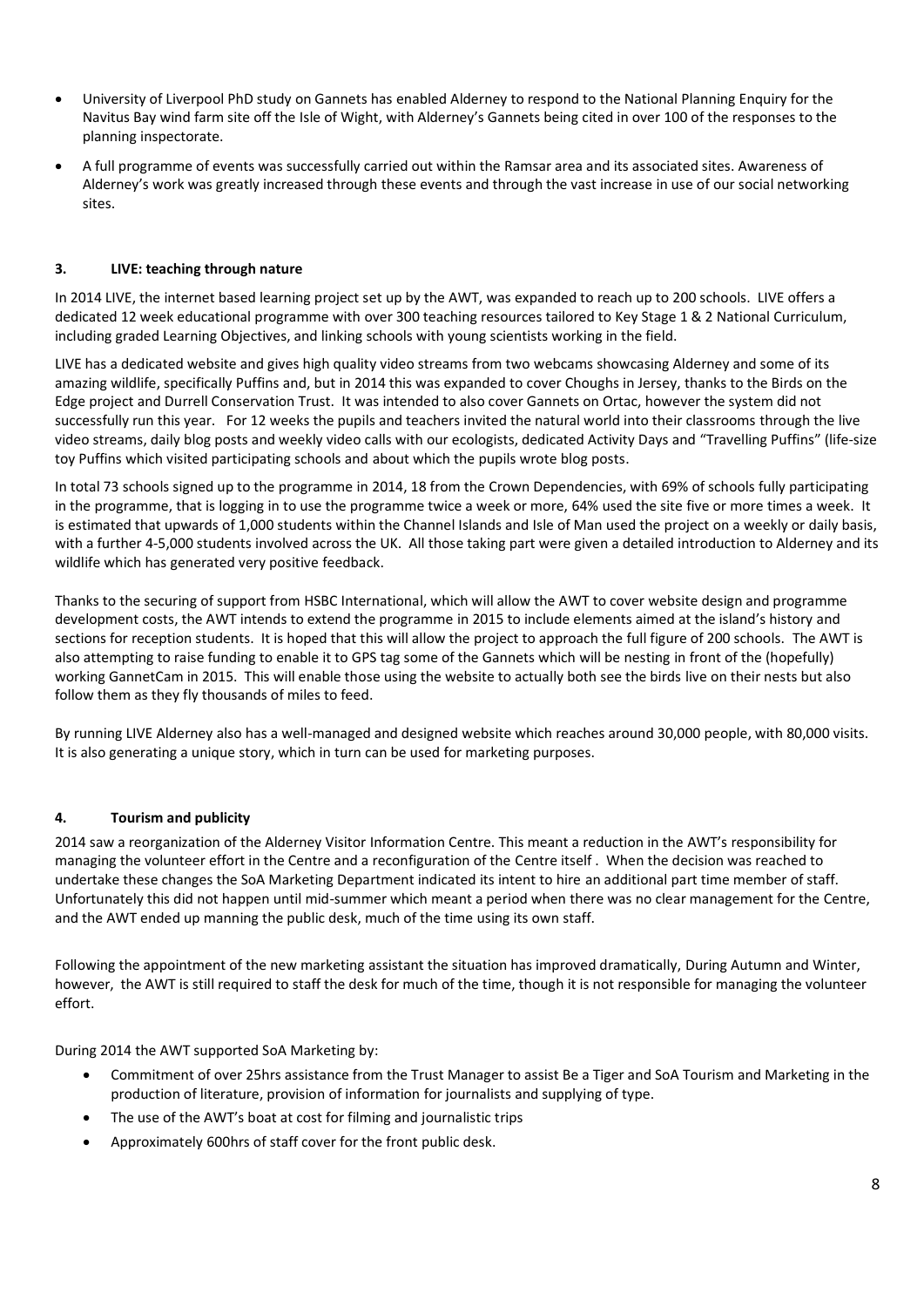## **5. Living Islands**

In 2012 the AWT was approached by the then SoA CEO to respond to the strategic aim to generate a greater interest in niche tourism markets.

In response the AWT sourced an external consultant, Yorkshire Wildlife Trust, who advised on the creation of a local nature and heritage tourism programme, Living Islands. From this starting point the AWT then secured £50,000 (50%) funding for the project on the basis that the SoA would match fund and a commitment that new joint working practices. These practices would be aimed at delivering more effective, cost efficient and sustainable working between the SoA and the AWT, maximizing the limited resources of both organisations to:

- avoid wastage
- maximize the results to ensure the best possible face of Alderney being show to residents
- involve the island in the management of its green spaces in such a way as to support both organisations.

A full report on Living Island's progress this year will be available directly from its manager. However, in 2014 the Trust took a lead in:

- increasing effort ton footpath management to support visitors and residents use of the island
- providing events support to Living Islands and where possible integrating existing AWT effort into the Living Islands programme to increase the value to both organisations
- Supporting the heritage work, primarily at Cambridge Battery Fort Tourgis but also at Bibette Head
- Producing literature and signage
- Developing a framework for joint management planning to try and integrate both the AWT and PWD effort to increase the overall yield of the project.
- Support the Living Islands team by providing use of the Trust's workboat at cost or below whenever possible

## **6. Alderney Records Centre (ARC)**

ARC will fulfill two important roles for the AWT's conservation and ecological efforts on Alderney:

- 1. Monitoring Records are important in order to monitor the effectiveness of AWT management and conservation efforts.
- 2. Objectives Records are important as a way to inform objectives for management and conservation efforts, which help us to form an understanding of ecosystems.

ARC strategic objectives for 2014, progress and achievements are detailed below:

| <b>ARC Objective Group</b>   | <b>Objective</b>                                                                             | <b>Progress and Further Achievements</b>                                                                                                                                                                                                                   |  |  |
|------------------------------|----------------------------------------------------------------------------------------------|------------------------------------------------------------------------------------------------------------------------------------------------------------------------------------------------------------------------------------------------------------|--|--|
| <b>Structural Objectives</b> | Maintain a member of staff to<br>oversee ARC                                                 | ARC has a nominal full time (35hrs/pw,<br>minimum) staff member                                                                                                                                                                                            |  |  |
|                              | To keep up to date<br>with new<br>technology, including<br>computer<br>hardware and software | A Microsoft Access database was created to<br>manage the ARC's data. This is now being<br>moved forwards onto a specialist system<br>designed by the Guernsey Biological Records<br>Centre and which is used by both the States<br>of Guernsey and Jersey. |  |  |
|                              | Maintain a telephone, email and<br>public drop in service for records                        | Currently, the Terrestrial Ecologist email<br>account is adequate for this purpose and is<br>receiving new sightings.                                                                                                                                      |  |  |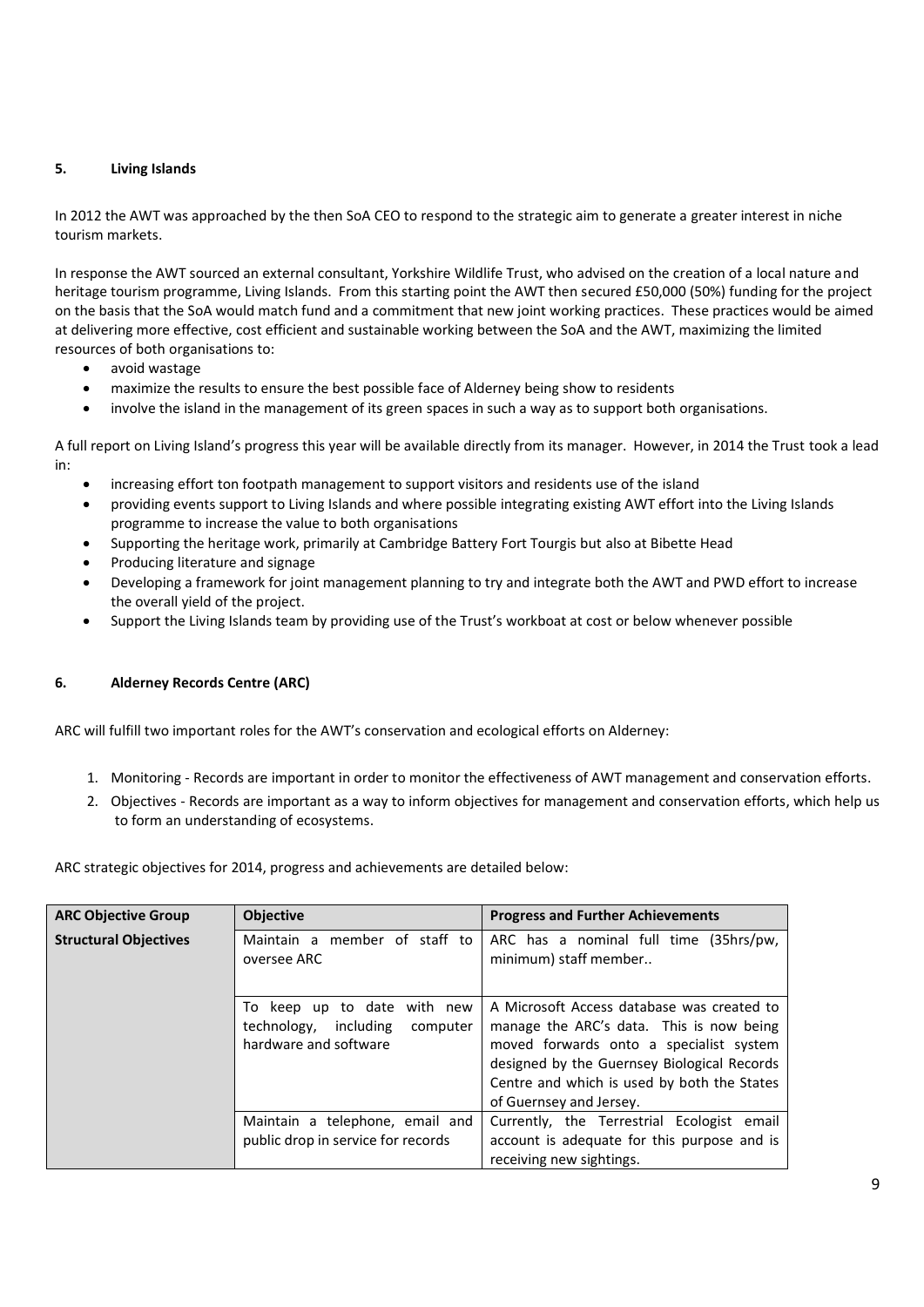|                               | To regularly upload records from<br>2013 survey work<br>To encourage Alderney residents, in<br>particular children, to take an<br>interest<br>in<br>their<br>natural<br>environment and cultural heritage<br>To improve and help to direct<br>recording effort, focusing that effort<br>where necessary and encouraging<br>structured recording schemes with<br>appropriate methodologies | Constant effort was maintained on these<br>objectives throughout the year.                                                                                                                                                                                                                                                                                                                                                                  |  |
|-------------------------------|-------------------------------------------------------------------------------------------------------------------------------------------------------------------------------------------------------------------------------------------------------------------------------------------------------------------------------------------------------------------------------------------|---------------------------------------------------------------------------------------------------------------------------------------------------------------------------------------------------------------------------------------------------------------------------------------------------------------------------------------------------------------------------------------------------------------------------------------------|--|
| <b>Operational Objectives</b> | To<br>environmental<br>encourage<br>recording in Alderney and maintain<br>and enhance its quality<br>Collect images of species for use on<br>the website                                                                                                                                                                                                                                  | The Terrestrial Ecologist has worked to<br>collect new information on Alderney's<br>species, representing Alderney in the RSPB<br>Beached Bird, Garden Moth Scheme, Long<br>Eared Owl Survey, UK Butterfly Monitoring<br>Beachwatch event<br>Scheme,<br><b>MCS</b><br>and<br>Hedgehog monitoring. Four of the six surveys<br>utilised local volunteer assistance to promote<br>and gain support of biological recording<br>within Alderney. |  |
|                               | To provide a resource for the SoA<br>and other organisations to respond<br>to unforeseen situations                                                                                                                                                                                                                                                                                       | Further ARC provided a central mechanism<br>for collating records which occurred due to<br>the:<br>Seabird wreck, managing records for<br>$\bullet$<br>UK, Channel Islands and France.<br>Collating records on trees which fell<br>during winter storms.<br>Fulfilling the requirements<br>for<br>information for future planning<br>review                                                                                                 |  |
| <b>Financial Objectives</b>   |                                                                                                                                                                                                                                                                                                                                                                                           | Grant and funding opportunities have been<br>investigated, but due to the scarcity of any<br>grant making or funding bodies for Overseas<br>Territories and Crown Dependencies, no<br>suitable grants or funding was found for ARC<br>at the time of writing.                                                                                                                                                                               |  |